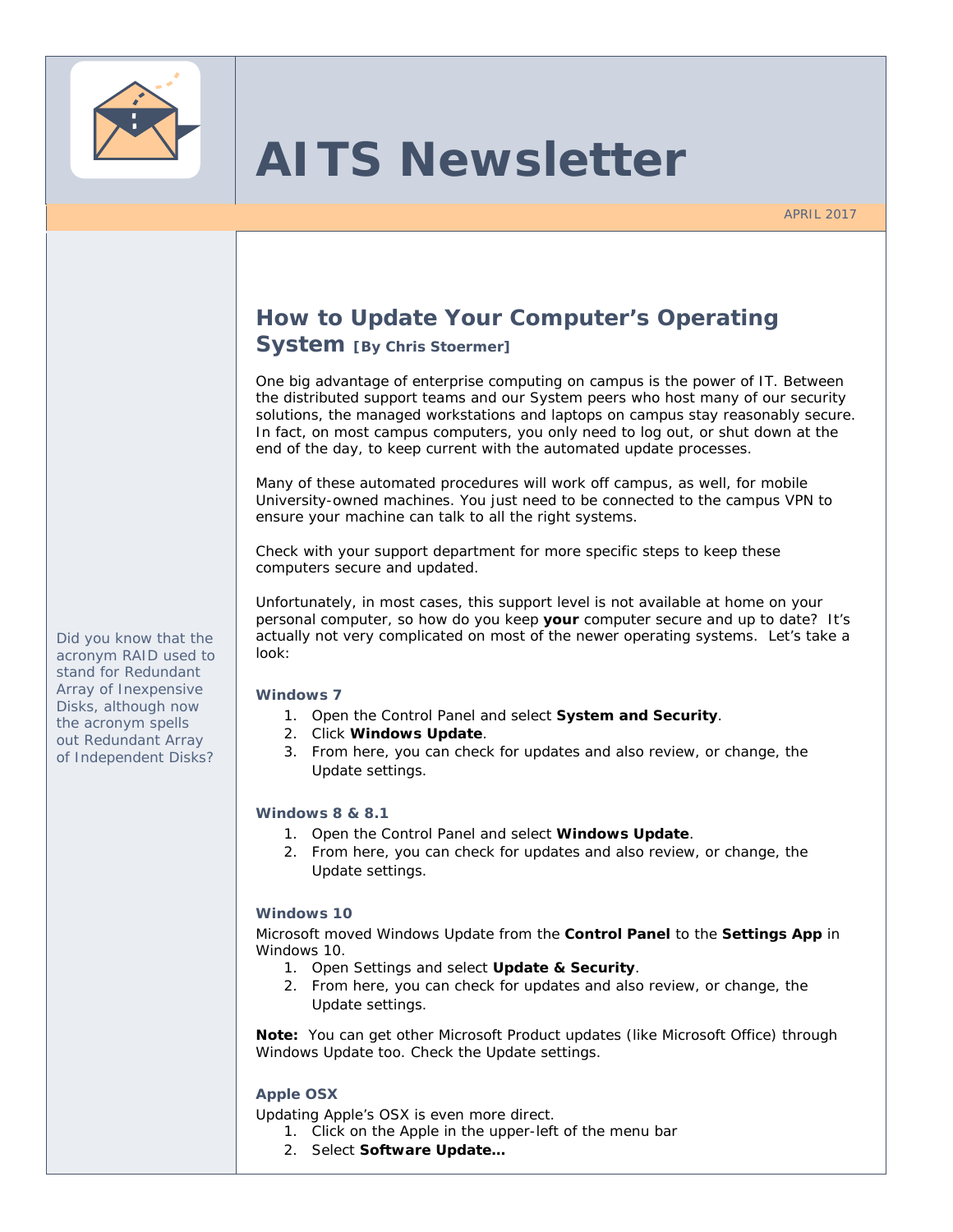*Computing has always been about the division of labor in that there are chips that do processing and others that perform the role of memory storage. Researchers in Singapore and Germany are working on a way to make a single chip perform the task of both processor and memory!*  **Note on Mac OSX:** Depending on how many user profiles you have, there may be additional login requirements to the Apple Store for any single-user licensed software. Remembering to log out, or shut down, at the end of the day, or manually checking your home computer regularly for updates, are two simple steps that will help keep your machine safer in the wide world of web. Happy and Safer Surfing!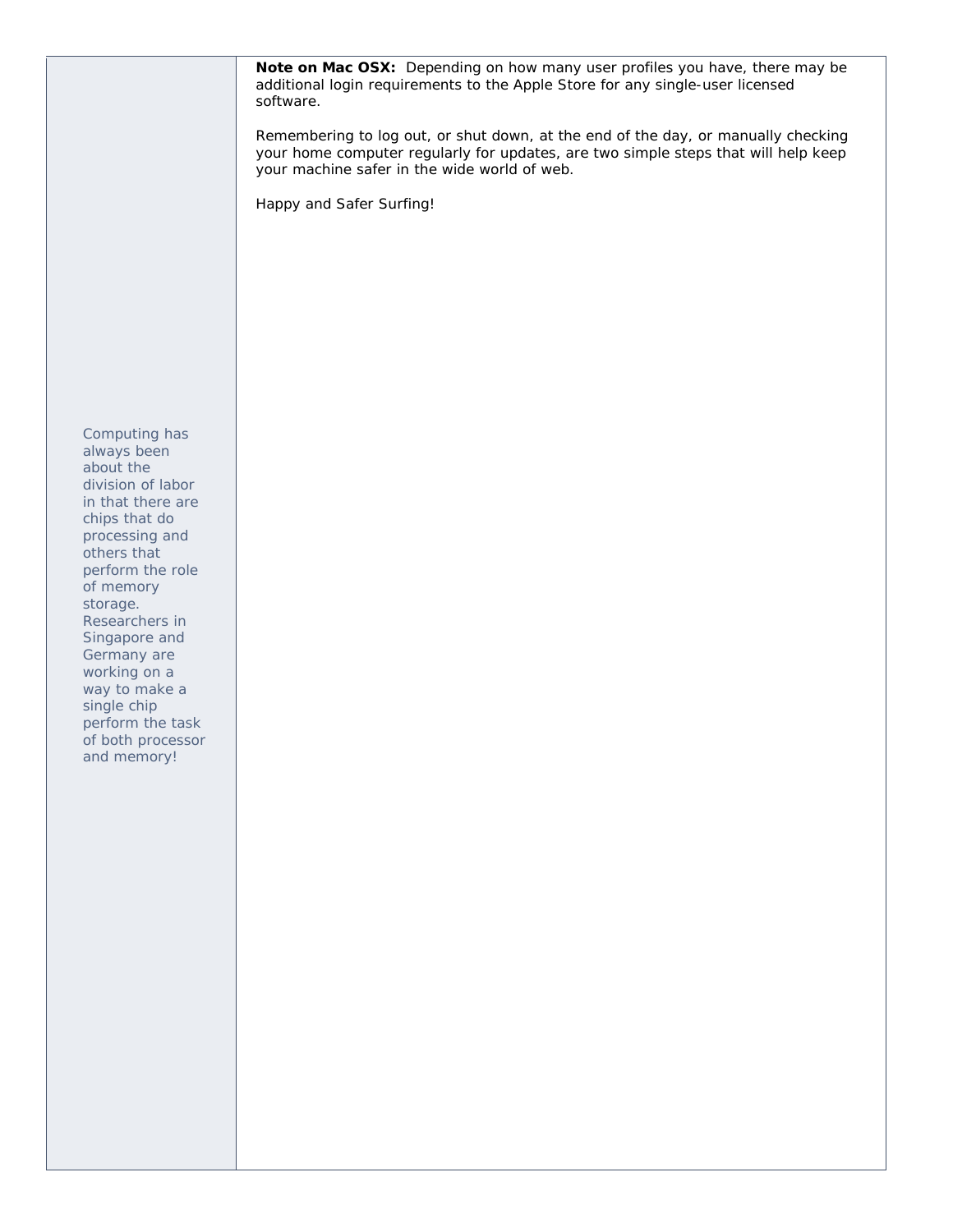## **How secure is your password? [By Troy Bacon]**

If you are using your pet's name, your child's name, or an easy pattern on a keyboard, then your password may not be secure.

Some of the most common passwords in use today are very simple... these include "passw0rd" (with a zero), "123456", "qwerty", "baseball", and "football"...

And I can assure you, that if you're using these as your passwords, you are at a great risk of being hacked... In fact, in the past few months, there have been several hacks into the email of high-profile people, and these hacks were possible because their passwords were too simple...

If you want to keep your accounts from being hacked, then I suggest you change your "passwords" into "passphrases". Passphrases are long strings of words, perhaps a complete sentence, where certain letters are capitalized and numbers are inserted.

Here is an example...

Take this sentence: *I'm looking forward to going to the beach!* 

Converted to a secure passphrase: *IMl00king4ward2going2thebeach!*

*If you were to write out the year UNT was founded (1890) in binary it would be – 11101100010.* 

Notice that I capitalized various letters, replaced the "oo" in "looking" with "00" (zeroes), and replaced words with numbers where it made sense. Also, the length of the passphrase is longer than most typical passwords, so it would be almost impossible for a hacker to try to guess the passphrase.

Passphrases are also easier to remember when compared to some random word.

If you choose to use passphrases to secure your online accounts, you'll be able to rest easy knowing your accounts are safe from hackers.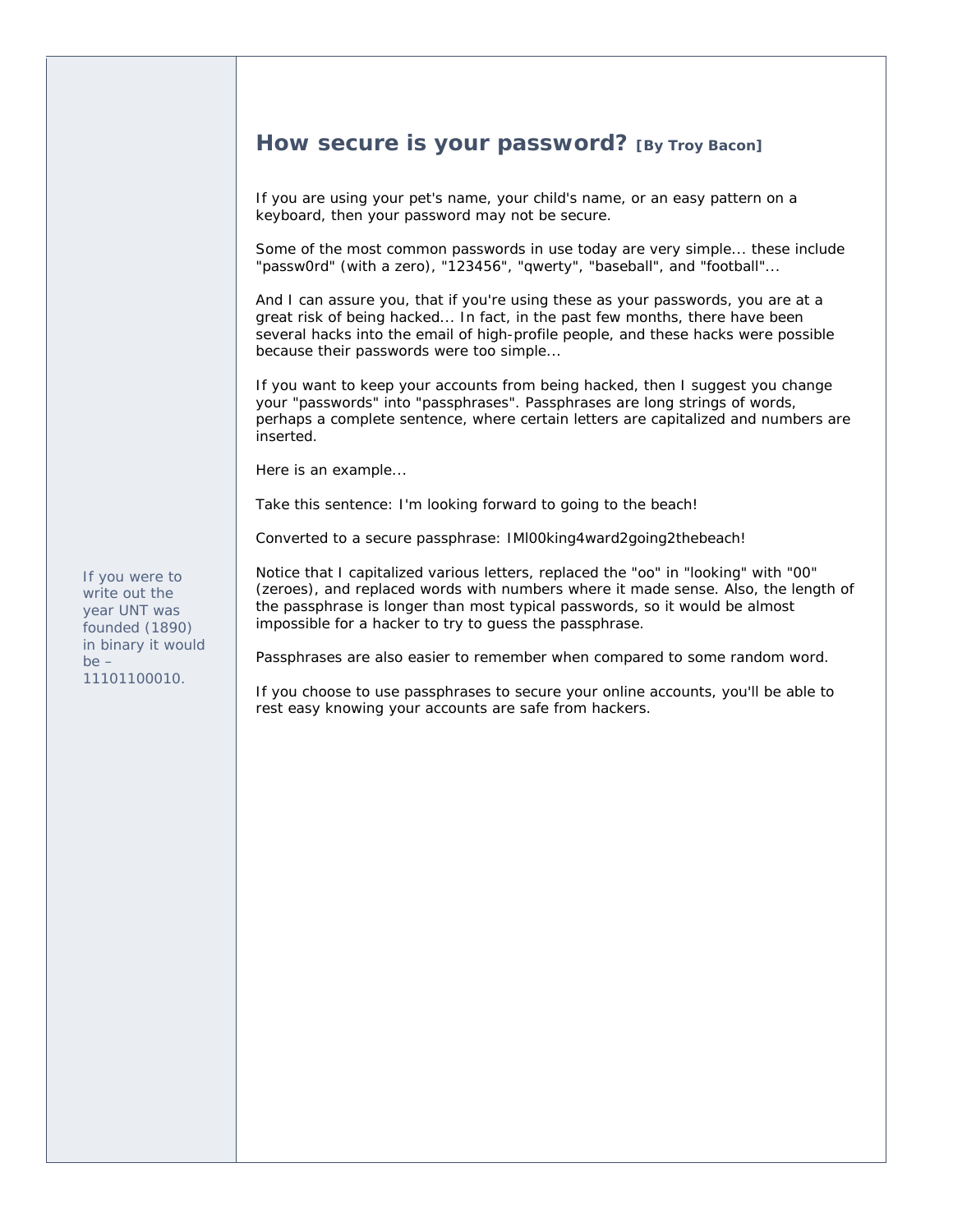## **Two-factor Authentication [By Abraham John]**

We all have personal email accounts that have, over time, gone from simple communication mechanisms with family and friends to repositories that channel and house very important and confidential information. Our personal email accounts have also become tied to our identities i.e. people recognize us electronically via our email address. Our email addresses also provide us with storage and apps that we use to manage documents, spreadsheets, presentations, pictures and the security needs for these range from the mundane to highly confidential. As a result, the need to control access and keep "the bad elements" out of our secure locations important.

When it comes to personal accounts, it falls on the **individual** to make choices and manage their personal accounts in a way that minimizes the risk of compromise. The traditional and standard way that we access out accounts is through the use of a user name (email address) and password. Passwords can range in complexity from the simple to complex. We have an article on passphrases vs. passwords in the release of the AITS newsletter that you may find illuminating. Relying just on passwords leaves you open to compromise since most passwords tend to be relatively easy to guess or are open to brute force attacks. This is where **two-factor authentication or 2FA** can be another tool that can be used to thwart the elements that want to compromise your accounts. So what is 2FA or two-factor authentication?

*Two factor authentication adds a second layer before you can access your account.* In other words the password is no longer sufficient. Two-factor authentication relies on something you know (password), something you have or something you are. Two-factor uses two of these and typically it will be something you know and something you have (phone where you can receive a call or text message with a code). If authentication uses something you are then it adds biometrics like fingerprint, voice, palm print, etc. into the mix as well.

While not strictly 2-FA, some accounts and services also provide a mechanism whereby you get a notification via email or other means when an account is accessed. This can be utilized as an early warning system if one of your accounts has been accessed without your knowledge or participation. Consider this another mechanism available to you in actively managing and securing your personal resources.

Given the extremely busy lives that we all have, you may be wondering why in the world you would want to add to the login steps and notifications which has the effect of adding to an already busy life. Unfortunately given the faceless, virtual world we currently inhabit, important and sometimes critical information ends up in locations that are in the "cloud" i.e. data centers and locations to which you have no physical access and to resources that can be "reached out and touched" at any time, by anyone and from anywhere. Since your specific resources are your responsibility, placing roadblocks and making it hard on the "bad elements" also is your responsibility.

Whether it is with your Google, Outlook (personal), Facebook and others, most consumer level systems offer two-factor authentication. I'll provide some breadcrumbs that'll lead you to the right locations for 3 of the common applications. Specific screen shots will be useless since interfaces change and it is better to know what 2-FA is and find it within your respective personal email and other accounts.

#### **Google Mail**

For Gmail two-factor authentication is referred to as **2-step verification** and once you login to your Gmail account you can find 2-step verification under "**Sign-in &** 

*Attempt this brain teaser without the help of a dictionary or calculator* 

*If diaphanous and sheer do not have the same meaning, cross out all the 9's in the line below. If they do, cross out all the 7's. If slough and cough are pronounced the same, multiply the number of 2's by 6. If not, cross out all the 9's, add up all of the non-crossedout numbers and multiply by 7.* 

**6 2 7 2 9 2 7 9 1 7 9**

*HINT: the answer has a certain relationship to April 1st.*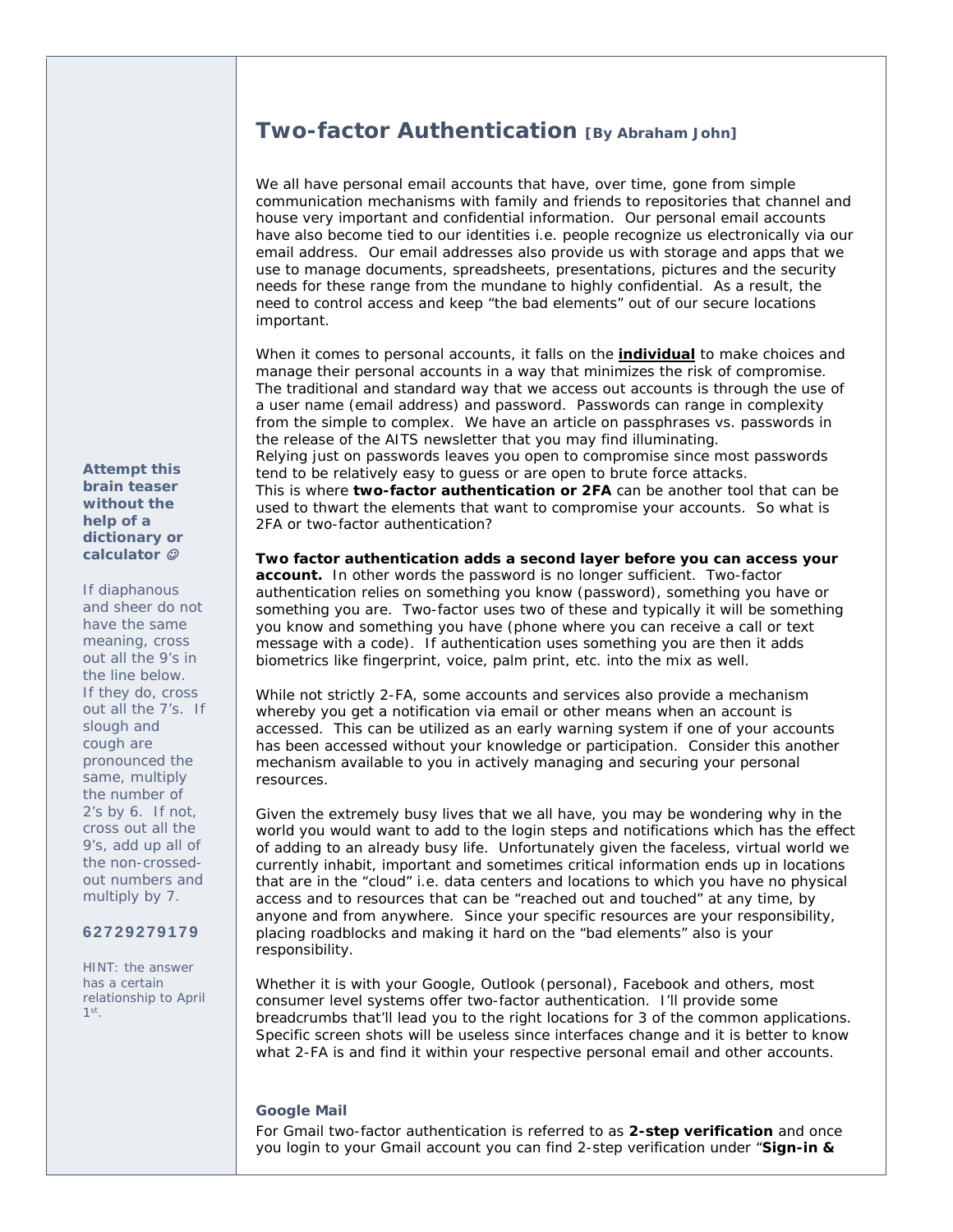security". Here you can turn-on 2-step verification and follow the wizard which will, at some point, ask you for a phone number where a code can be provided as a text message or via a call.

### **Outlook Mail (Personal – not work)**

With Outlook (personal – not work) two-factor authentication can be found under **"View Account", "Security & privacy" and "More security settings"**. Follow the wizards and keep in mind, interfaces change but what you are looking for a secondary method of verification via text, call or email to a backup email account.

#### **Facebook**

Facebook calls their two-factor authentication "**Login Approvals**". You can find this under your security setting and look for Login Approvals. In addition to the standard code sent via text message to your cell phone, with Facebook you also have a few other options. Select the one that works best for you. As with all security mechanisms, this does add a layer and step to your login process but it is well worth the trouble since it also makes it harder for the hackers to compromise your personal accounts.

Enjoy the added security feature of two-factor authentication (2-FA) and other features made available by these vendors and stay vigilant!

*Did you know that the most prevalent networking standard in use today, TCPIP IPv4, has a maximum addresses space of 4,294,967,296 addresses?*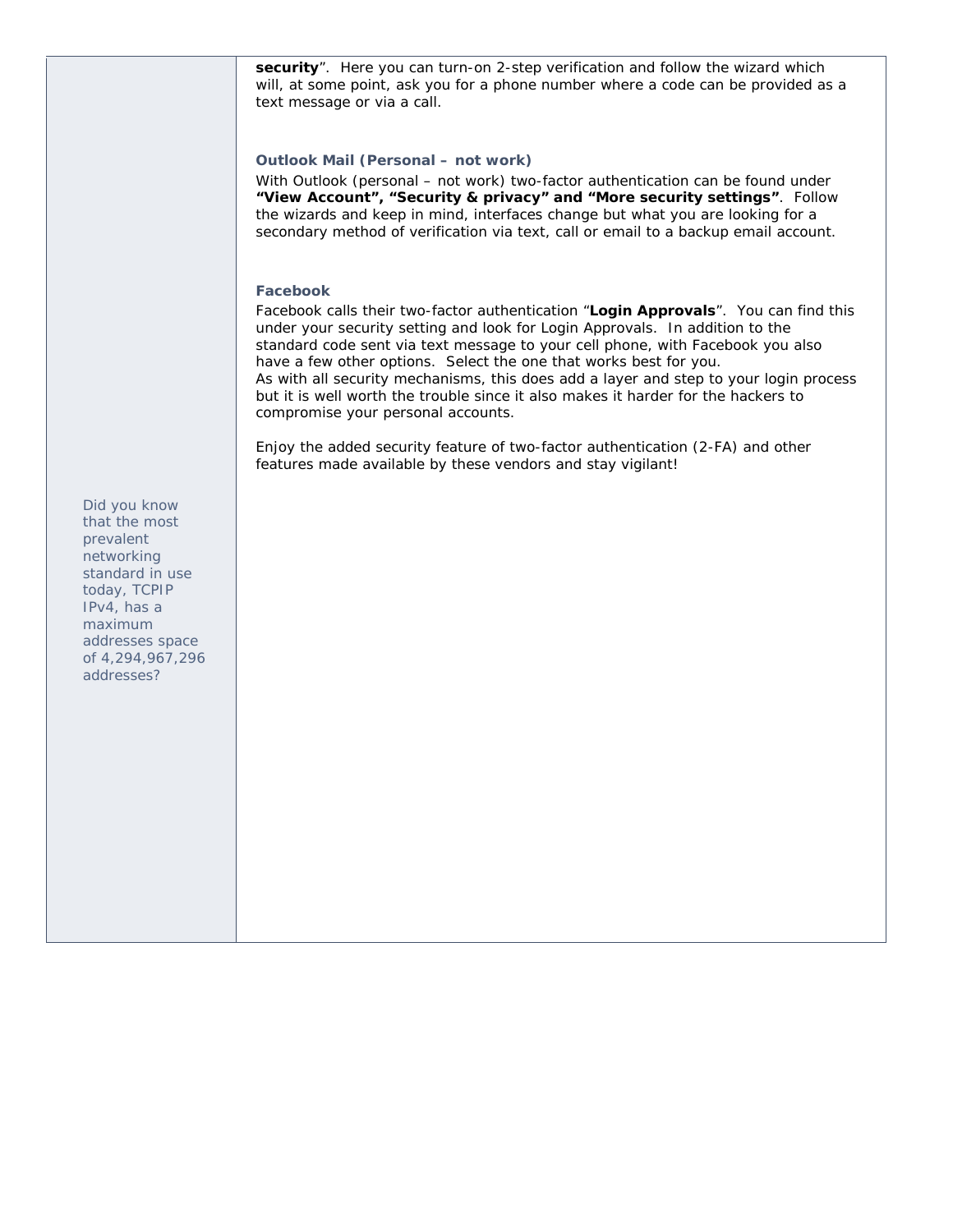## **Bionics - Not just for TV anymore [By Jason McMullen]**

While conjuring up a very specific set of images, bionics are very broad and far reaching in their application. We might think of The Six Million Dollar Man (with shades of Dr. Evil for thinking that \$6mil could buy all that tech) or some other science fiction.

The truth is, we've come much closer to those realities than one might think. But Bionics and it's close relative, Biomimetics, encompass a much wider scope.

Biomimetics is defined as any technology that mimics nature (biomimicry). Sonar and the like were developed through the observation of animals. And Velcro was designed from observation of plants (in this case, burs). The list of our uses for this technology is amazingly extensive.

Biomimicry can lead to better and more efficient ways of using energy, communicating, developing medicine, and many other discoveries. Nature has already performed the trials for us and developed incredible efficiencies.

To quote Ralph Waldo Emerson, 'When nature has work to be done, she creates a genius to do it."

But enough of that science stuff. What about super-human strength, seeing vast distances, or running 100 miles per hour?

Well, we are getting there. While we've seen many recent examples, I'd like to focus on two that I've recently researched: The bionic eye, and the bionic kidney. I know, not quite as awesome as throwing a car, but far more life changing.

The University of California Schools of Pharmacy and Medicine are close to developing an artificial kidney that works better than dialysis and requires no electrical power. The implant uses a combination of nanotechnology and biotechnology to mimic the various functions of the human kidney. To read more about this miraculous device, you can visit http://pharm.ucsf.edu/kidney.

And in Minnesota, a man with damaged photoreceptors in his eyes can see again. He has an microchip prosthesis implanted in the back of his eye that connects directly to the optic nerve.

The system works by capturing images of the world through a pair of glasses similar to Google glass. These glasses send the images to be processed by a computer that the man wears around his waist. The information is then wirelessly sent to the prosthesis.

The prosthesis enables the man to see share and outlines in black and white. As science continues to advance, his eyesight will improve. Imagine that, eyesight improving with age!

Visit mayoclinic.org and search 'bionic eye' to find some fascinating articles.

Unfortunately, bionics don't always benefit mankind. I had a few examples of this to give, but I seem to forgotten them. I'd better go Google it and get back to you\*.

\*Relying on technology to replace certain memory functions is not recommended.

*Did you know that the next TCPIP standard IPv6 has a theoretical address space of 340,282,366,920, 938,463,463,374, 607,431,768,211, 456 addresses? Very large number – about 340 trillion, trillion, trillion addresses…*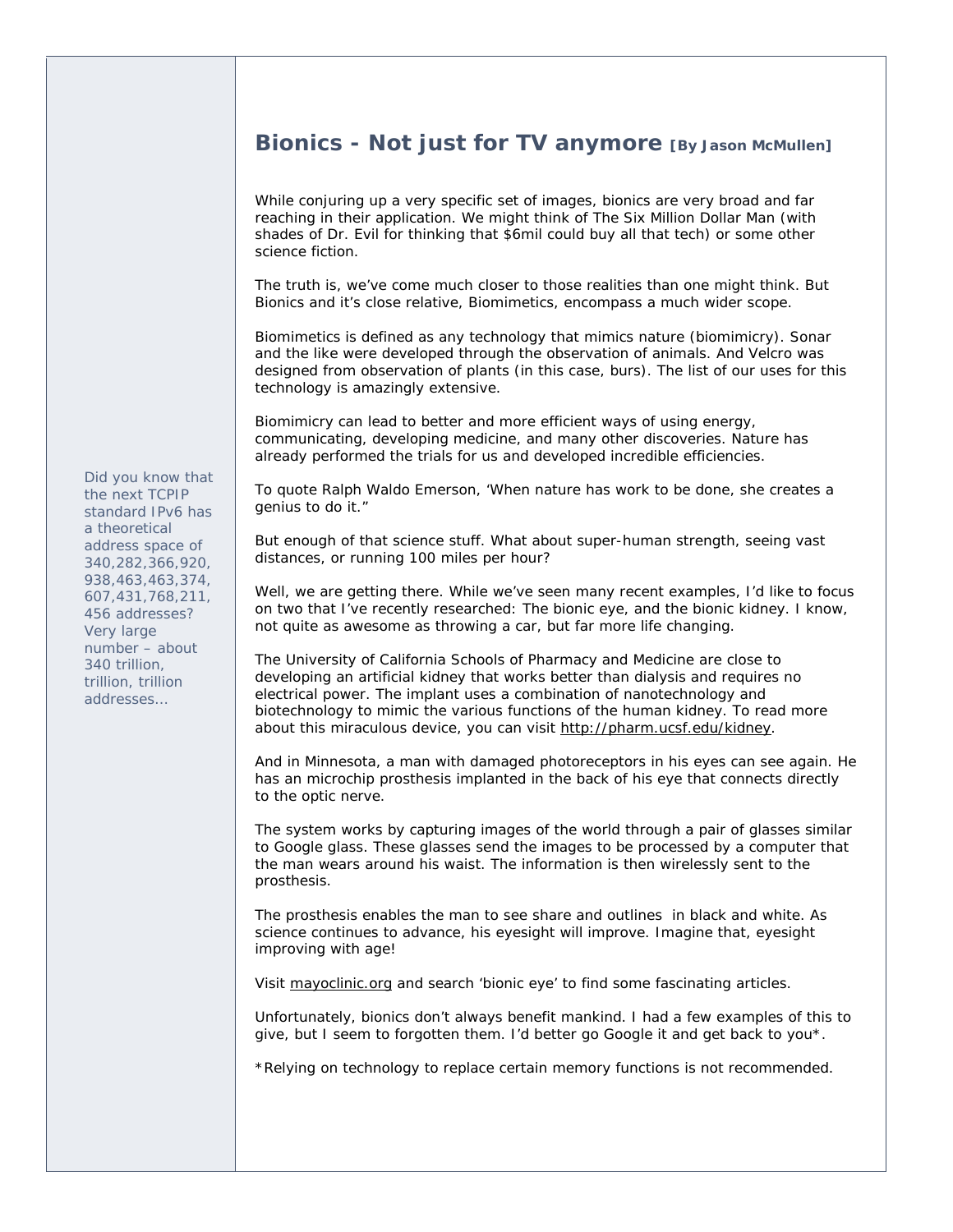## **The Emerging Enterprise Friendliness of Android [Christopher Johnson]**

For over a decade, technology industry insiders have touted the benefits of incorporating mobility into an organization's broader IT strategy. A widely-cited survey released in 2010 by wireless Internet provider iPass found that organizations could realize an annual productivity boost of nearly 240 hours per employee given a robust mobile strategy incorporating devices such as laptops and tablets along with remote access to corporate data. Following the release of its flagship smartphone the iPhone in 2007 and the iPad in 2009, Apple quickly surpassed Blackberry as the dominant provider of business-class mobile devices. While Apple has maintained a solid grip on the enterprise mobile hardware segment for nearly 10 years, Google has overtaken them as overall leader in number of mobile devices in service due to its lead in the consumer marketplace. Google's mobile platform, Android, is the most widely used operating system in the world, surpassing the iOS install base by nearly 3 to 1. Still, Google has struggled to make significant in-roads to the enterprise mobile device market. While the search giant has a great deal of ground to cover, two major developments in the last year show that Google is not ready to concede the enterprise market to their Cupertino rivals.

**Google's Rich Communication Services Initiative** 

Late last year, Google announced a major push to expand adoption of the rich communication services (RCS) protocol for mobile messaging. RCS was introduced nearly a decade ago, but had largely fallen victim to the somewhat fractured Android ecosystem that developed as a result of Google's strategy to incorporate as many hardware partners as possible into their mobile platform. Many phone carriers developed text-messaging apps independently, using the older and less capable, but more broadly supported, SMS protocol to provide a minimalist message platform to allow their customers to easily exchange messages with people on other carrier networks. Business users, looking for a more robust feature set in their messaging apps, flocked to the iOS platform to use the far more advanced iMessage. Google's drive to expand adoption of RCS among its hardware partners and mobile carriers represents a direct challenge to iMessage dominance among business users. RCS will allow feature-rich communications between users, providing business users a way to exchange media and interactive content while integrating with business contact lists. RCS will allow group messaging and other forms of collaboration -- key features for business users and functionality that has been sorely missed in many carrierdeveloped messaging apps. As more partners sign up to support RCS, the Android platform will evolve to include many more such features that will greatly enhance its utility and favorability among business users.

**Google for Work Rebranded as Google Cloud** 

In September of last year, Google rebranded its 'Google for Work' solution as Google Cloud and introduced more seamless integration with its G Suite of tools (formerly known as Google Apps) to create a comprehensive productivity platform aimed squarely at enterprises. With its Cloud platform, Google provides a convenient means to help businesses leverage local mobility to realize significant gains in productivity and exploit the flexibility and scalability of the cloud to maximize return on technology investment. Google's approach is to capitalize on consumer familiarity with its Android platform by providing enterprise IT professionals a robust set of tools to secure corporate data on Android devices, from phones to tablets to netbooks. With Cloud, Google offers a streamlined work environment for business users who are already comfortable using Android software at home. How much more

*April 1, 1976 – Apple Computer was founded by Steve Jobs and Steve Wozniak. With a market cap of around 700+ billion, perhaps April 1st is not "fools" day or maybe it is, given how they've snookered Microsoft and have become a brand to envy!*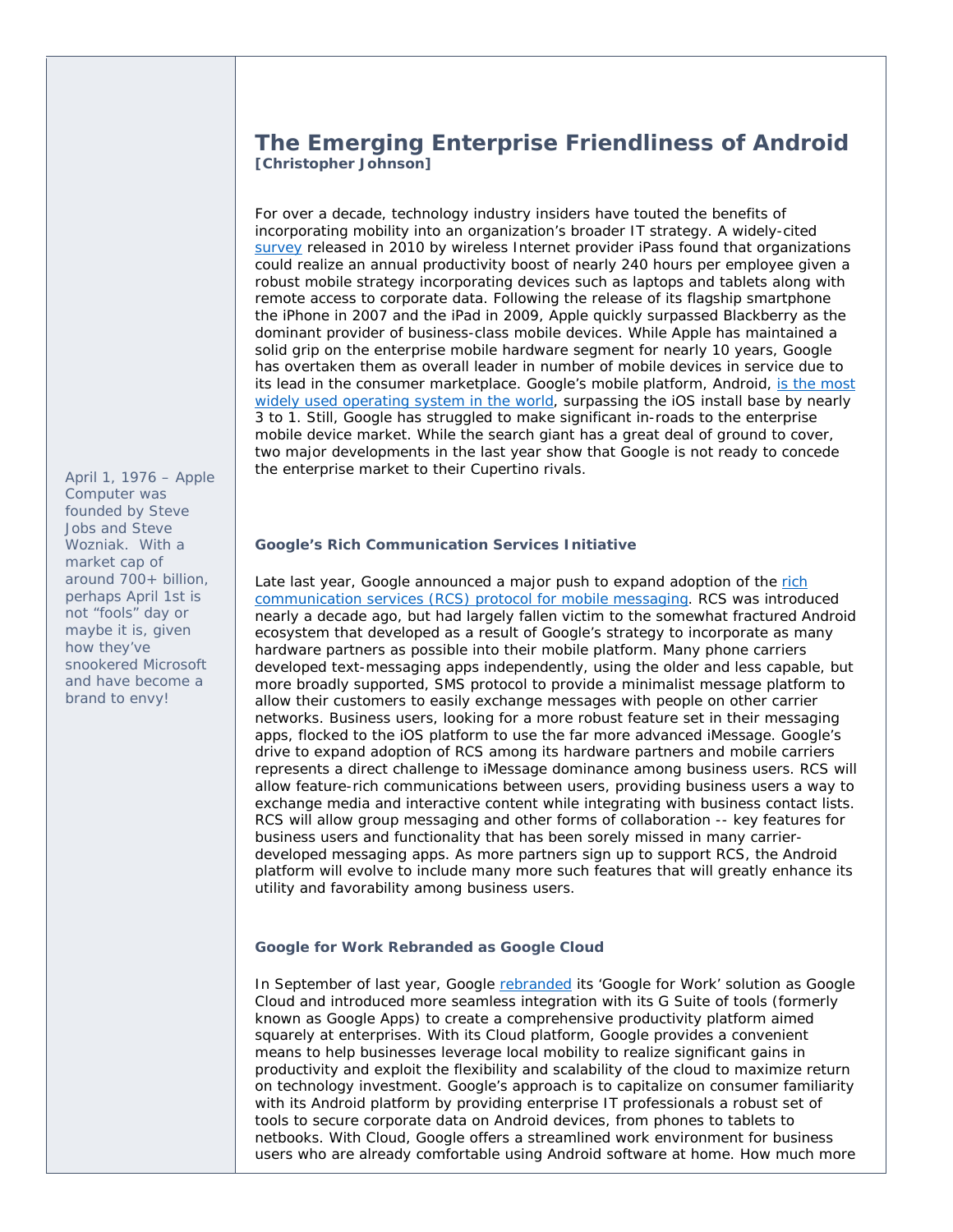productive might employees be if the lines between work and home are not only blurred by mobility but eliminated altogether by integration of work and personal data on a single Android device? Android users already have g-mail on their personal devices, and they're already using collaborative apps like Hangouts and Google Chat. If those same tools are brought into the business fold, Google hopes to enterprises will be able to capitalize more efficiently on those extra 240 a year that mobility affords every employee.

#### **The Race to the Cloud Will Determine Who Wins the Enterprise Customer**

Backed by the vast scale of Google's cloud presence, the Android platform might soon overtake iOS as the business platform of choice. Google continues to boost the security and business-oriented utility its apps, leaving Apple and others hard pressed to compete with the storage and collaborative functionality built right in to the Android OS. Combined with the security and device management features introduced with Google Cloud, Android becomes a formidable competitor to iOS in the enterprise.

*Who first used the term cloud computing? Questions like these always lead to heated arguments and we are glad to have provided a topic for a meaningless exchange. It is likely that Eric Schmidt of Google used this term at a search engine strategies conference on August 9, 2006 but… feel free to have a goodnatured discussion over a cup of hot chocolate!*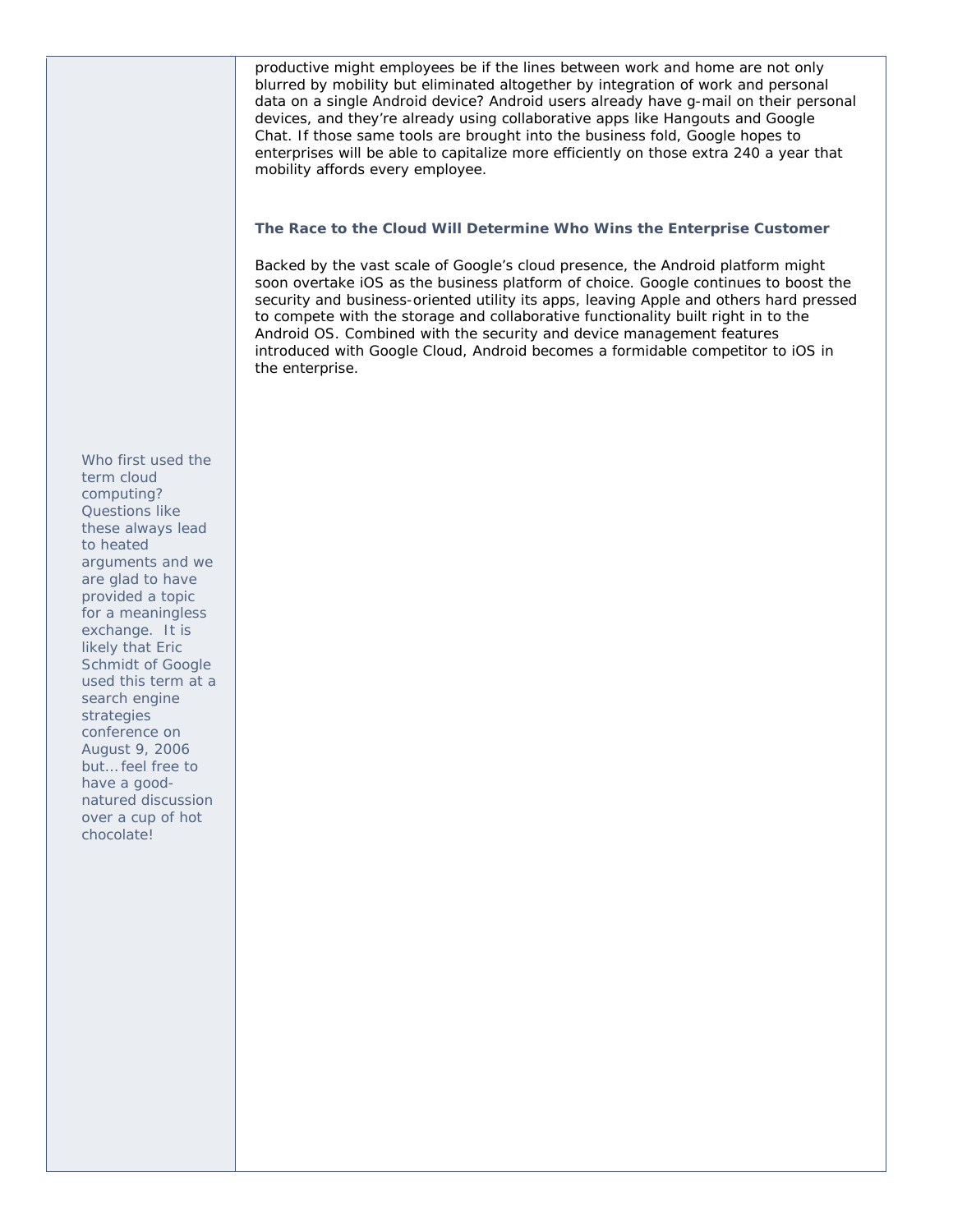# **OneDrive: The joy of sharing, made simple [By**

**Aaron Powers]** 

These days everything is about sharing, especially in business. Quick communication of ideas and dissemination of data can help us improve processes and expand services. You probably already use something called a "File Share" within your department, to store information often crucial in keeping your department afloat. However, you may not be familiar with another tool already at your disposal, called OneDriveForBusiness. As an employee of UNT, you're given access to a really vast set of resources, collectively known as Office 365 (o365), and this includes cloud file storage for your individual business use. These files are accessible from a network connection anywhere in the world, they're backed up automatically, and they're managed by the same type of security we use for file storage here on campus. While this OneDrive storage might not be ideal as a final resting place for "departmental data", I think it should be considered as a replacement for your local computer desktops. Whatever you're working on, consider saving it to your OneDrive instead of your desktop, for all of the reasons mentioned above. There are even applications that help automatically sync data from local computers to your cloud storage, so with a little initial setup, you don't even have to consciously choose to save to your cloud space.

Ok, so now that you're thinking about all the things you can use OneDrive to store, I can show you how to share them with your colleagues!

- First, open up your web browser and go to onedrive.untsystem.edu.
- It should redirect you to our campus security portal, which currently look like this…



- First.Last@unt.edu.
- That should redirect you to the landing spot for your OneDrive, which might look something like this…

| G interactivalent my sharepoint com-<br>$+1$ |                                                          |             |                                   |                            | $\sigma = 0$ , Search |    | <b>QO 4 8 0 8</b>               |
|----------------------------------------------|----------------------------------------------------------|-------------|-----------------------------------|----------------------------|-----------------------|----|---------------------------------|
| Office 365<br>田                              | <b>OneDrive</b>                                          |             |                                   |                            |                       | x, | 0 <sub>2</sub><br>Powers, Aaron |
| D Search<br><b>Contract Contract</b>         | + New v + Elpicad Ca Share Ro Gettink + Download Ca Sync |             |                                   |                            |                       |    | $17$ Set $\vee$ E $\circ$       |
| Powers Agree                                 | Files > AaronPowers                                      |             |                                   |                            |                       |    |                                 |
| $_{\rm{Thes}}$                               | w.<br><b>Louis</b>                                       | ModFord     | <b><i><u>Alloginad Bo</u></i></b> | File Size                  | <b>Shering</b>        |    |                                 |
| Recent<br>Shared with me<br>Discover         | at sress                                                 | Adu 3, 2015 | <b>Pewer, Aaron</b>               | Drag files here to upload. | B. Only you           |    |                                 |
| Recycle bin                                  |                                                          |             |                                   |                            |                       |    |                                 |
| UNT System<br>$+$                            |                                                          |             |                                   |                            |                       |    |                                 |
| <b>The Storage Migration</b>                 |                                                          |             |                                   |                            |                       |    |                                 |
| Implement New Policy Set                     |                                                          |             |                                   |                            |                       |    |                                 |

 The main frame is much like the file explorer you use on Windows, allowing you to view files, details, and navigate folders. If you look at the picture above, you see a folder named "scripts", and on the far right of the details there is a column named "Sharing". You can see that I'm not sharing my scripts with anyone, which is a shame since they are so helpful. Let's share

*Microsoft was founded on April 4th, 1975 by Bill Gates and Paul Allen and the rest as they say is… history! Curious that two of the behemoths (Apple and Microsoft) that defined modern computing started in the month of April.*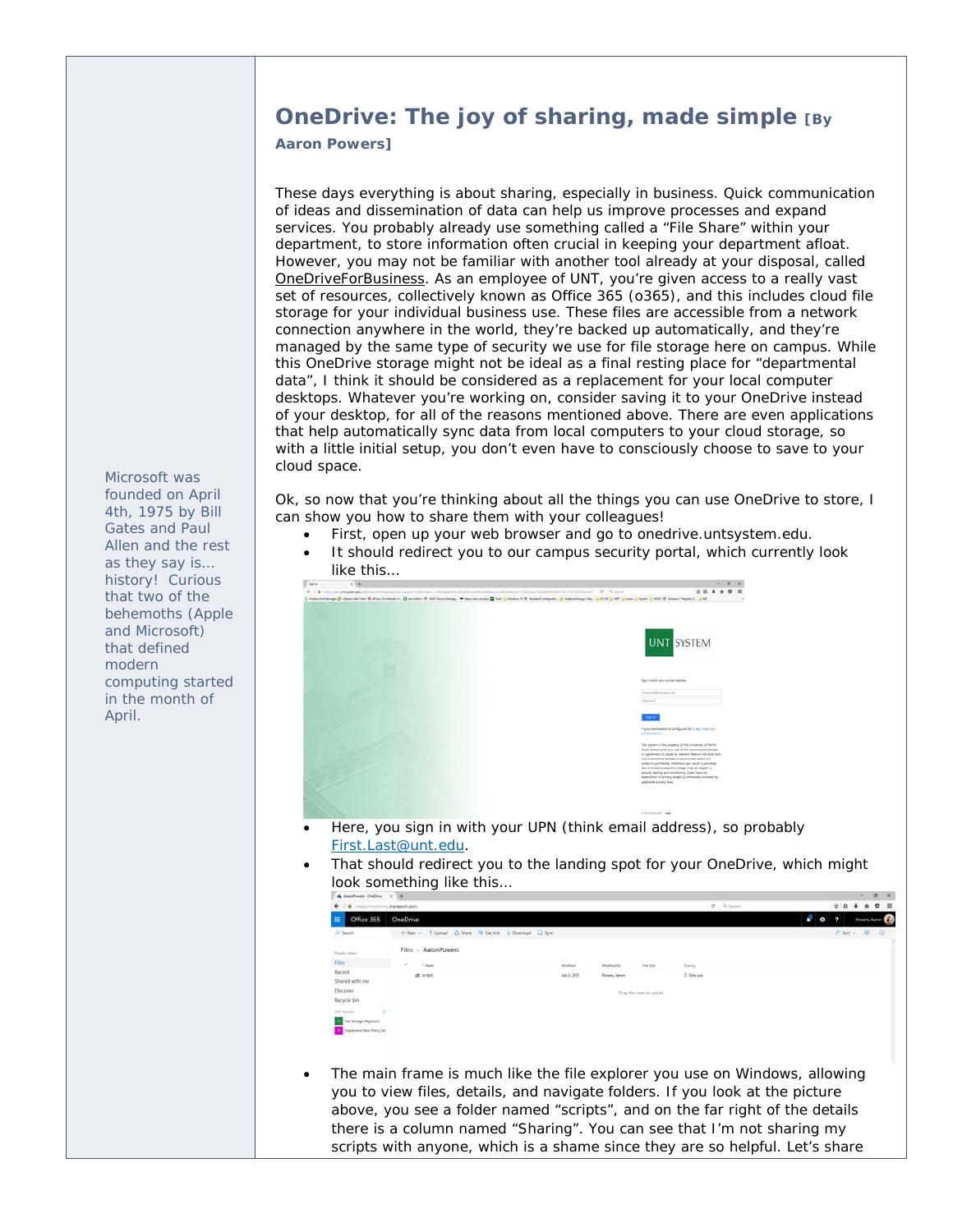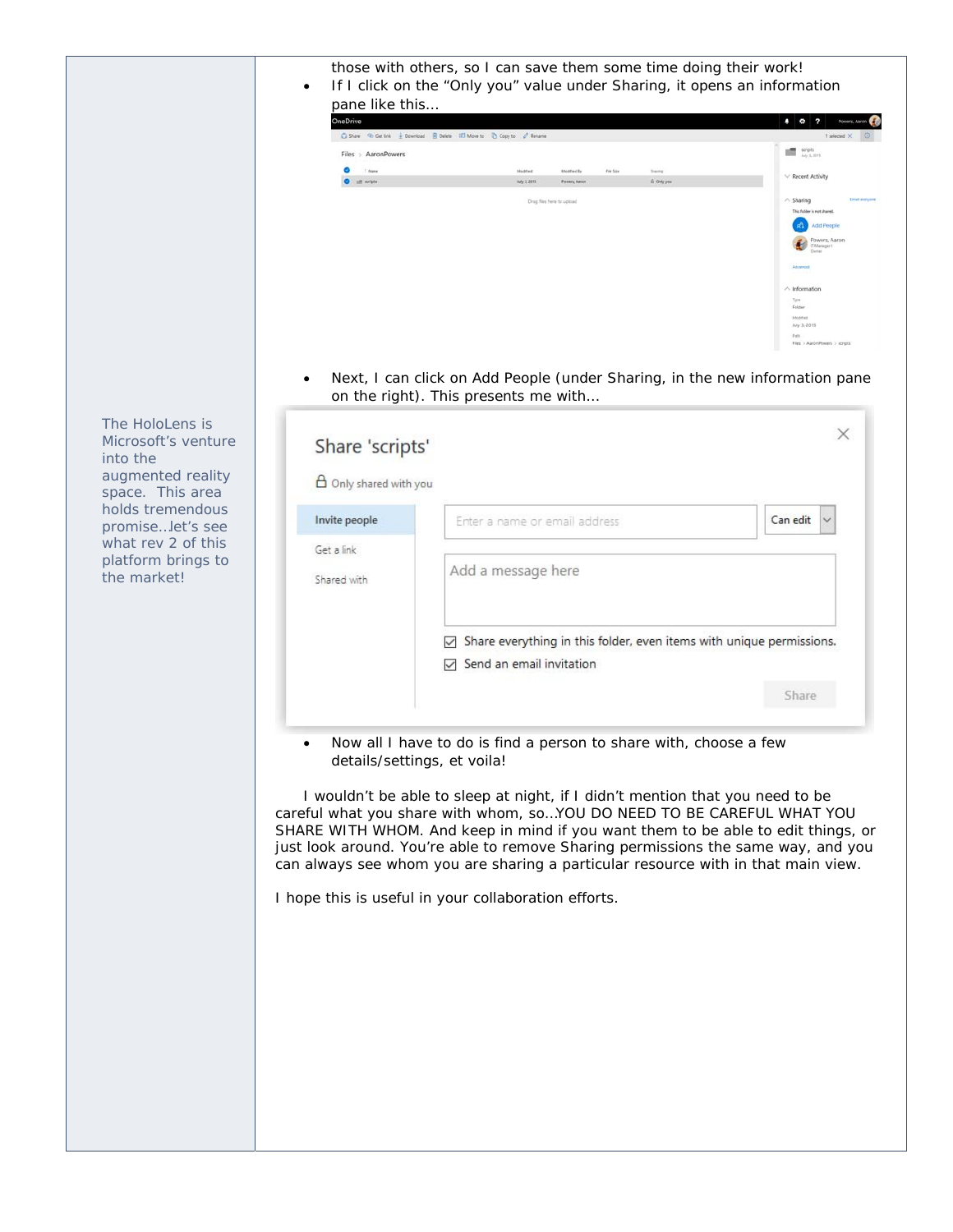## **To Agile or Not to Agile… [By Dorothy Flores]**

What is Agile? Well, it's the buzzword of the day in project management and software development, as well as service management. But, according to the Project Management Institute (www.PMI.org), "Agile approaches to project management aim for early, measureable ROI (Return on Investment) through defined, iterative delivery of project increments. They feature continuous involvement of the customer throughout the product development cycle." Sounds a little stuffy for something that many think is all about going whichever the way the wind blows…no rules, no structure, no planning…

Nothing could be further from the truth. It certainly isn't the traditional "waterfall" method of project management for IT projects, but rigor abounds with this approach, when done correctly. However at its core, the Agile Manifesto states the following:

> "*Individuals and interactions over processes and tools. Working software over comprehensive documentation. Customer collaboration over contract negotiation. Responding to change over following a plan.*"

The name "Agile" implies that it's quick and flexible, and it definitely has its benefits, but it isn't a silver bullet and it's not right for every project or every organization. Here is some basic information that may provide a bit of insight and aid in future decision-making for whether or not to use it.



#### **3 Common Myths about Agile:**

- 1. You don't have to plan! FACT: You still have to plan; it's just done a little differently.
- 2. You don't have to document! FACT: You still need to document, but the primary focus is on people and outcomes of the work.
- 3. You're free to do it however you want because it's so flexible! FACT: There is plenty of structure, otherwise you'd never get anything done.

*Think the mainframe is a part of history… peek in on the IBM Z13 and the Z13s.*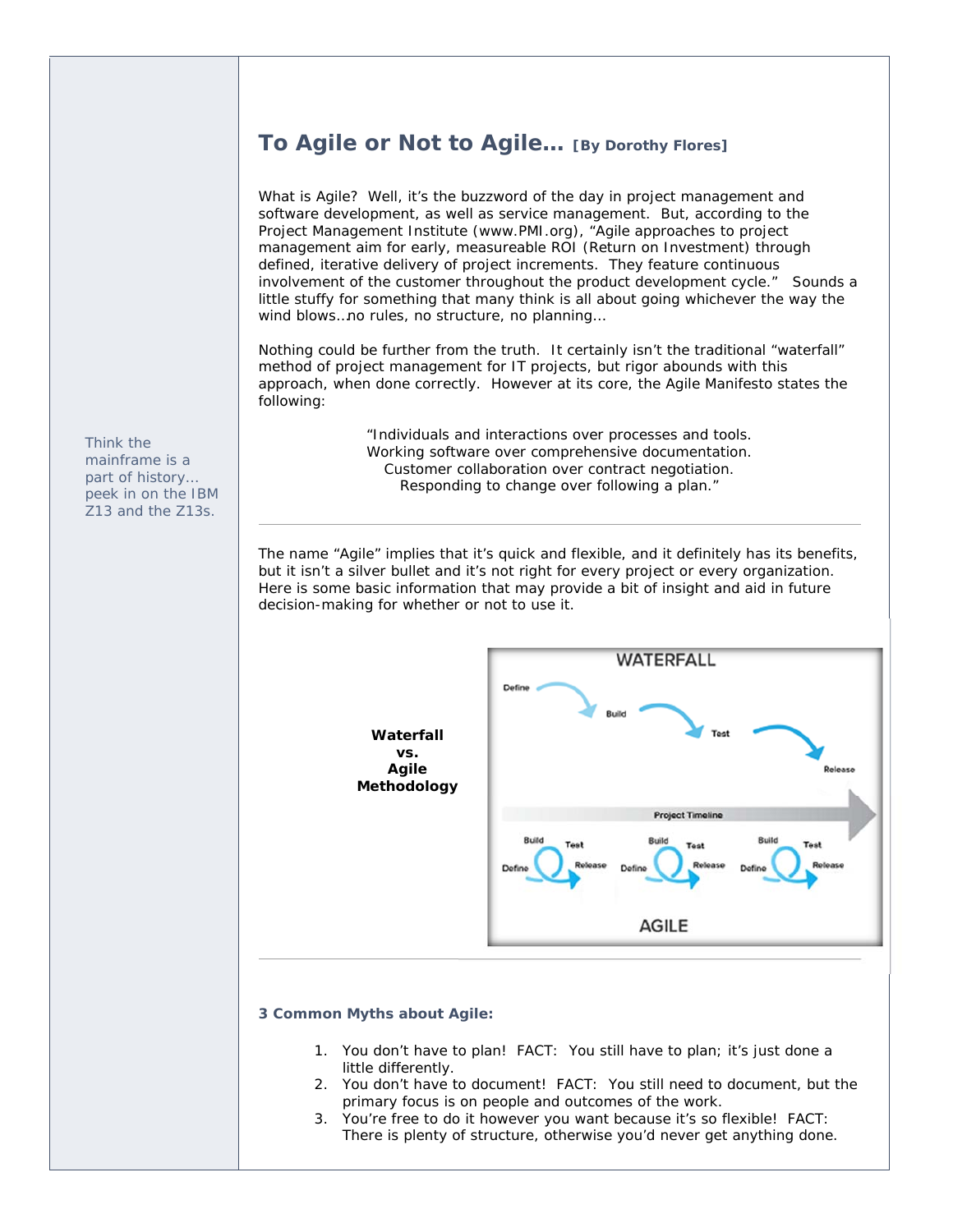#### **Top 10 Key Facts about Agile:**

- 1. There is new terminology to learn, like…
	- $\triangleright$  Burn-down Chart A graphical representation that shows the progress made during a sprint.
	- $\triangleright$  Scrum A type of Agile project management used in software development.
	- $\triangleright$  Sprint A 2-4 week increment of software development activities that delivers working software and the end of the iteration.
	- $\triangleright$  User Story A high-level definition of requirements in business language describing what the users wants to achieve; generally "who," "what," and "why."
- 2. Agile can be used for large or small projects, and can scale just as any other method.
- 3. Project team (generally 4 to 8 members) should be completely dedicated to the project and co-located to enhance the ability to move and respond quickly.
- 4. Collaboration and partnership between IT and the users is critical.
- 5. Agile provides continuous delivery of features, instead a big-bang at the end.
- 6. Scrums do not alone make up an Agile implementation.
- 7. User stories are about the business needs and flow, and may not easily translate into the level of detail required for the purposes of developing the technology.
- 8. It's sometime difficult to describe what "done" really looks like for the project.
- 9. An Agile project can fail just as easily as one done using the waterfall method.
- 10. AND, it's important to keep it simple!

## Don't build this ...

if all you need is this.





## **Thinking about using Agile? Here are some things to consider:**

- 1. Get some training and engage with an expert in Agile, if possible.
- 2. Learn the terminology and be consistent in its use.
- 3. Educate the project team and especially users on what to expect in a project using Agile.
- 4. Stick to the core principles of Agile.
- 5. Start with a small project.
- 6. Communicate, communicate, communicate…of course, this is the case with any project!

#### **If you want to learn more, check out these sites and videos:**

- Agile Methodology and Scrum defined: http://agilemethodology.org/
- Agile in a Nutshell: http://www.agilenutshell.com/

*Want a good software engineering book that you can, probably, finish, before falling asleep – check out the "Mythical Man-Month: Essays on Software Engineering".*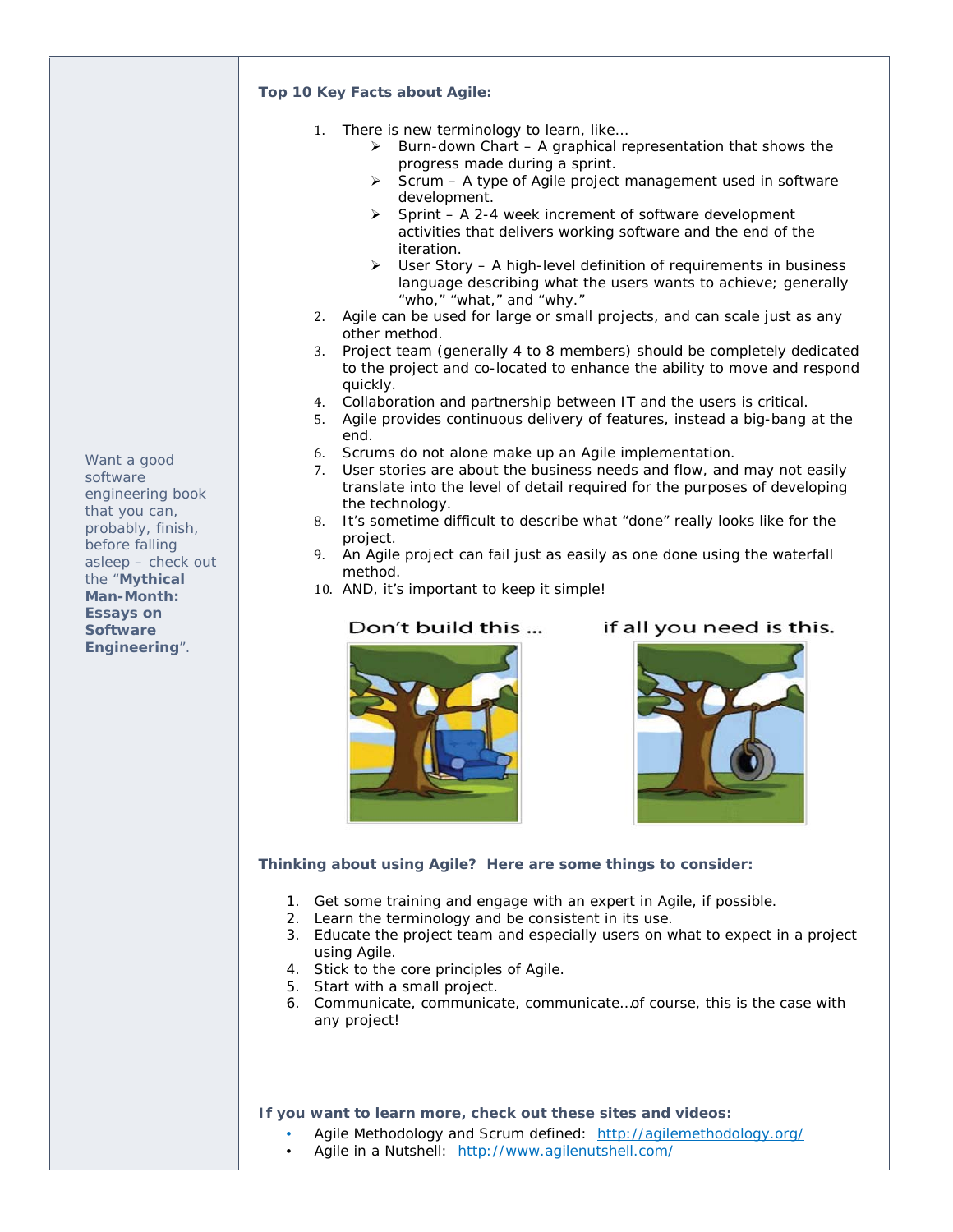|                                                                                                                                                                                      | Scrum Alliance: https://www.scrumalliance.org/<br>$\bullet$<br>Project Management Institute: http://www.pmi.org/<br>$\bullet$<br>Videos Tutorial on Agile and Scrum - many more available:<br>$\bullet$<br>http://www.youtube.com/watch?v=XU0IIRItyFM<br>$\circ$<br>https://www.youtube.com/watch?v=DvBKevrItcc<br>$\circ$<br>https://www.youtube.com/watch?v=-zDct5d2smY<br>$\circ$ |
|--------------------------------------------------------------------------------------------------------------------------------------------------------------------------------------|--------------------------------------------------------------------------------------------------------------------------------------------------------------------------------------------------------------------------------------------------------------------------------------------------------------------------------------------------------------------------------------|
| If you are keen on<br>picking up a<br>Pulitzer prize<br>winning book on<br>computing then<br>you may find "The<br>Soul of a New<br>Machine" by<br><b>Tracy Kidder</b><br>engrossing. |                                                                                                                                                                                                                                                                                                                                                                                      |
|                                                                                                                                                                                      |                                                                                                                                                                                                                                                                                                                                                                                      |
|                                                                                                                                                                                      |                                                                                                                                                                                                                                                                                                                                                                                      |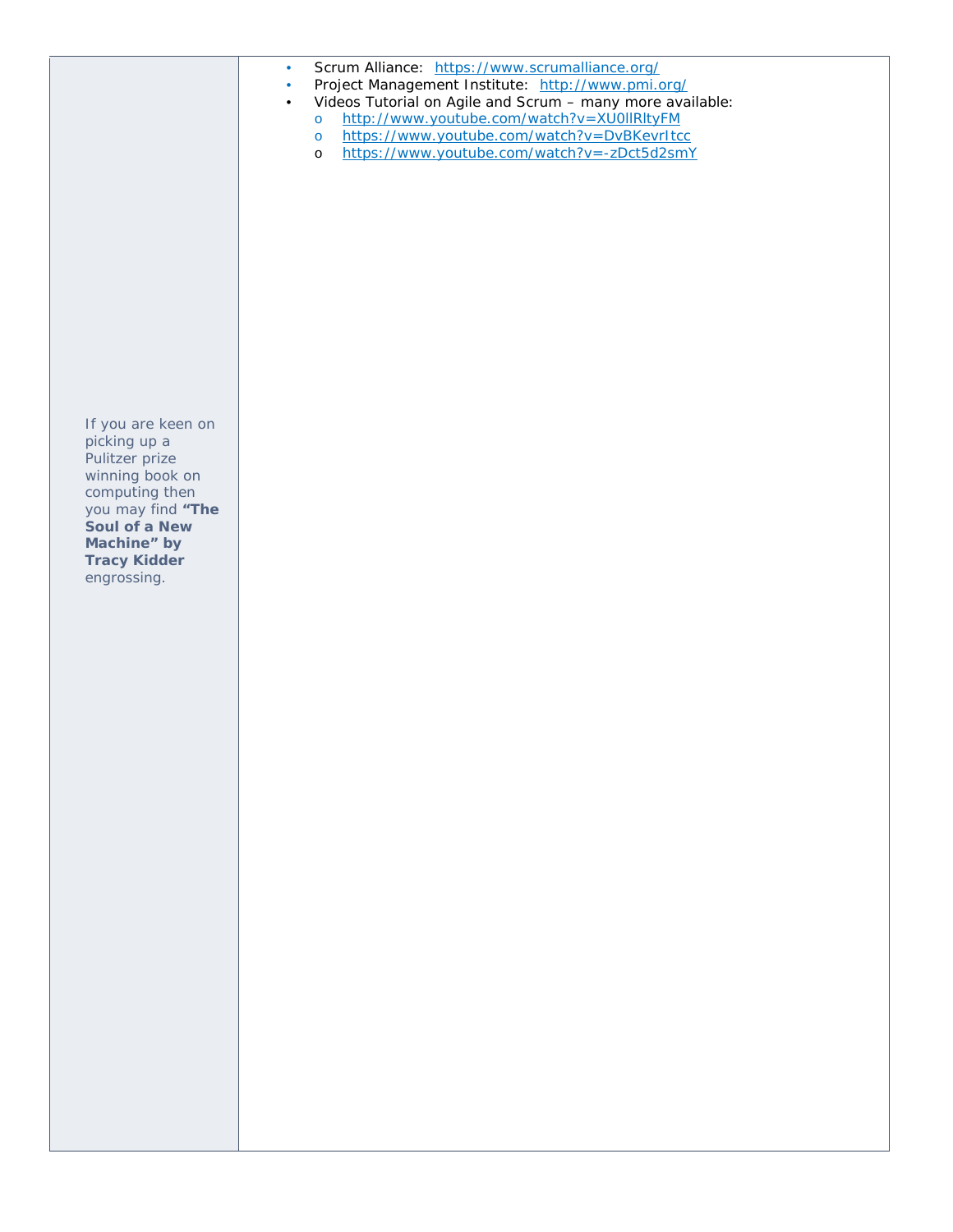## **What is Internal Audit? [By Mickie Tate]**

Well, by definition per *Wikipedia, The Free Encyclopedia*, Internal Audit is an independent, objective assurance and consulting services agency designed to add value and improve an organization's operations. It helps an organization accomplish its objectives by bringing a systematic, disciplined approach to evaluate and improve the effectiveness of risk management, control, and governance processes. Internal auditing is a catalyst for improving an organization's governance, risk management and management controls by providing insight and recommendations based on analyses and assessments of data and business processes. With commitment to integrity and accountability, internal auditing provides value to governing bodies and senior management as an objective source of independent advice.

So how do we see our role at the University of North Texas? Our primary focus is to provide excellent service to the UNT System. We are internal business partners here to help; we are here to be a part of the solution to help make the UNT System a better institution for all. We provide advisory, consulting and assurance services to all components of the UNT System. We strive to make improvements through process improvements, discovering control weaknesses and offering recommendations as to how to remediate any findings discovered. We accomplish this through annually developed audit plans but also leaving time available for management requests. We are committed to the highest degree of fairness, integrity, and ethical conduct in the performance of our mission.

Our Chief Audit Executive (CAE) reports to the Audit Committee of the Board of Regents. Internal Audit activities and audit reports are communicated by the CAE to the Board of Regents and all other applicable reporting entities including the State of Texas. This helps to maintain our independence. We adhere to the Code of Ethics as established by the Association of Certified Fraud Examiners (ACFE) and Institute of Internal Auditors (IIA). Furthermore, we will not issue a report without first allowing the recipient the opportunity to review, challenge, question, and respond to our findings and conclusions. Our relationships with the UNT community will be characterized by respect, helpfulness, sharing, patience, and openness. And although we are a part of UNTS, we are committed to maintaining our professionalism in providing UNT with independent and objective findings to make clear and well-informed decisions based on facts and the best information available. We believe that when the University systems are working efficiently and effectively, we all win together.

Information on the UNTS Internal Audit function can be found at http://www.untsystem.edu/service-teams/internal-audit.

 *"Information is a significant component of most organizations' competitive strategy either by the direct collection, management, and interpretation of business information or the retention of information for day-to-day business processing. Some of the more obvious results of IS failures include reputational damage, placing the organization at a competitive disadvantage, and contractual noncompliance. These impacts should not be underestimated." – Institute of Internal Auditors*